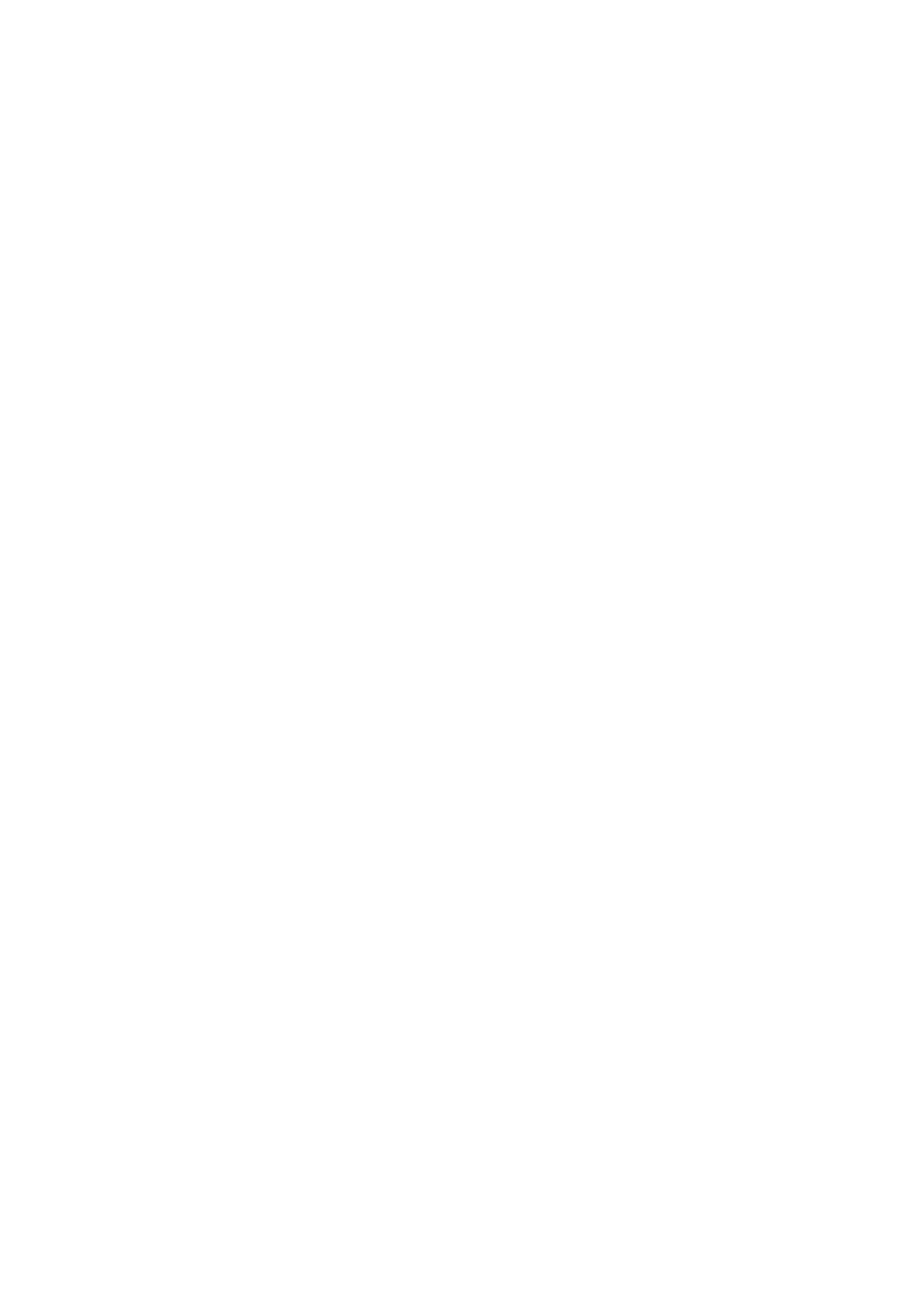Statutory Document No. 2021/0086



*Water Pollution Act 1993*

# **WATER POLLUTION (BATHING WATER STANDARDS AND OBJECTIVES) SCHEME 2021**

*Approved by Tynwald: Coming into Operation: 26 April 2021*

The Department of Environment, Food and Agriculture makes the following Scheme under section 2 of the Water Pollution Act 1993, having complied with the requirements of section 2(4) of that Act.

#### <span id="page-2-0"></span>**1 Title**

This Scheme is the Water Pollution (Bathing Water Standards and Objectives) Scheme 2021.

### <span id="page-2-1"></span>**2 Commencement**

If approved by Tynwald<sup>1</sup>, this Scheme comes into operation on 26 April 2021.

### <span id="page-2-2"></span>**3 Interpretation**

In this Scheme —

- **"abnormal situation"** means an event or combination of events impacting on bathing water quality which the Department would not expect to occur, on average, more than once every 4 years;
- **"assessed quality element"** means an estimated representative value of a quality element under paragraph 5 (assessment of bathing water);
- **"bathing season"** means the period beginning on 1 May and ending on 18 September in each year;
- **"bathing territorial waters"** means the waters of relevant territorial waters which extend seaward for 50 metres from the baselines from which the breadth of the territorial sea adjacent to the Island is measured;

**"bathing water"** means any area of —

<sup>1</sup> Section 2(5) of the Water Pollution Act 1993 specifies that a scheme under section 2 shall not have effect unless it is approved by Tynwald.



1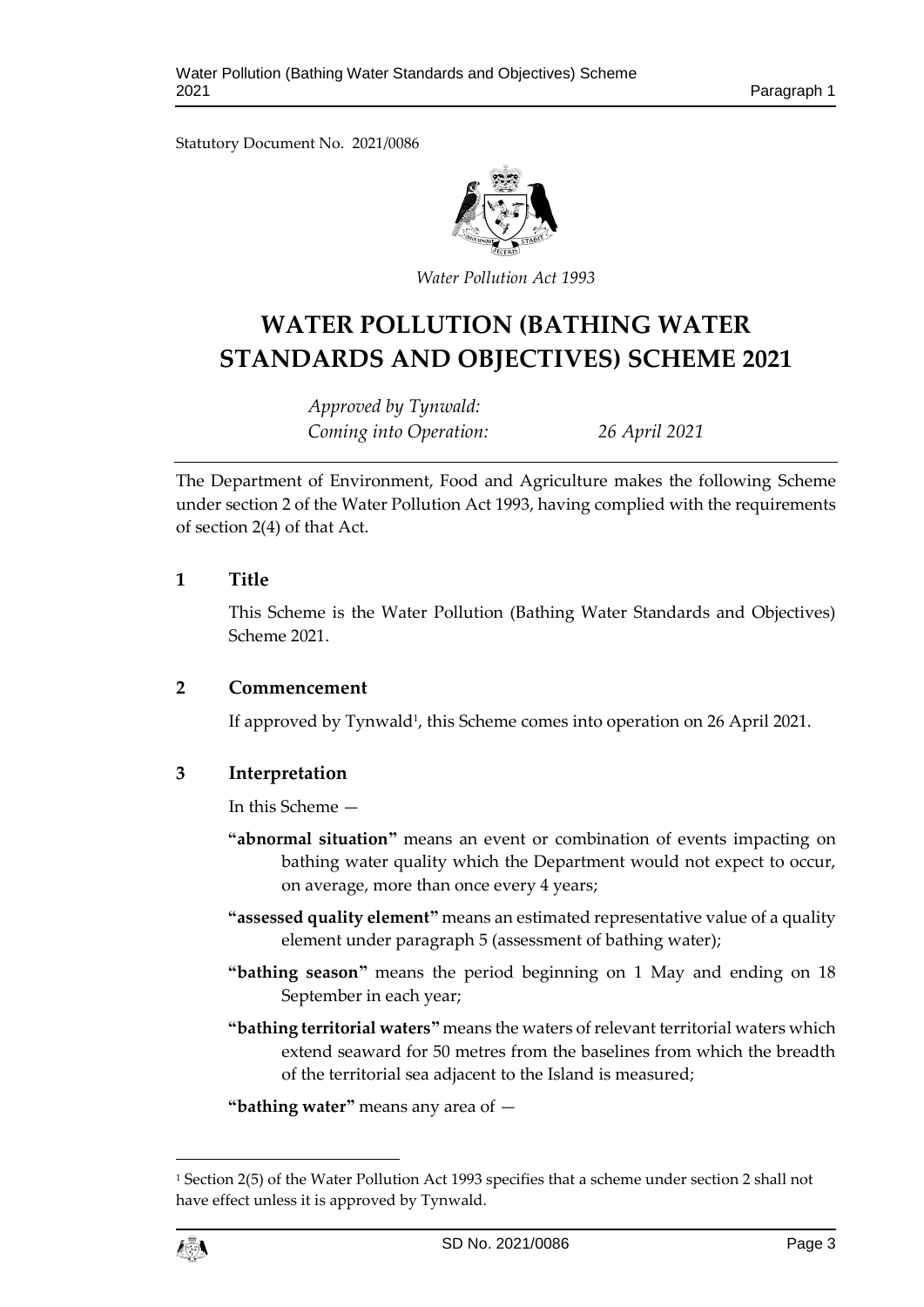- (a) coastal waters; and
- (b) bathing territorial waters,

listed or marked as an area of bathing water in any document or on any map published by the Department or its successor in title;

- **"the Department"** means the Department of Environment, Food and Agriculture;
- **"monitoring calendar"** means a series of dates on which bathing water sampling is proposed to occur;
- **"monitoring point"** means a location in an area of bathing water where samples are taken for the purpose of monitoring bathing water quality;
- **"quality element"** means a quality of water tabulated in Schedule 2;
- **"quality standard"** means the concentration of a quality element in Schedule 2 that should not be exceeded in order to protect human health and the environment; and
- **"set of bathing water quality data"** means values obtained from the analysis of samples taken at an area of bathing water in accordance with Schedule 1.

#### <span id="page-3-0"></span>**4 Monitoring of bathing water**

Monitoring of bathing water is carried out in accordance with Schedule 1.

#### <span id="page-3-1"></span>**5 Assessment of bathing water**

At the end of every bathing season, for every area of bathing water —

- (a) a set of bathing water quality data for that season is compiled; and
- (b) an assessment of bathing water quality is carried out by the Department using the set of bathing water quality data compiled in relation to that season and up to 3 immediately preceding bathing seasons.

#### <span id="page-3-2"></span>**6 Classification of bathing water**

On the basis of each assessment made under paragraph 5 (assessment of bathing water), the quality of every area of bathing water is classified by the Department in accordance with Schedule 2.

#### <span id="page-3-3"></span>**7 Bathing water quality objective**

The water quality objective in relation to bathing water is the aim that every area of bathing water classified under paragraph 6 (classification of bathing water) has a classification of "good" or "excellent" by 18 September 2021.

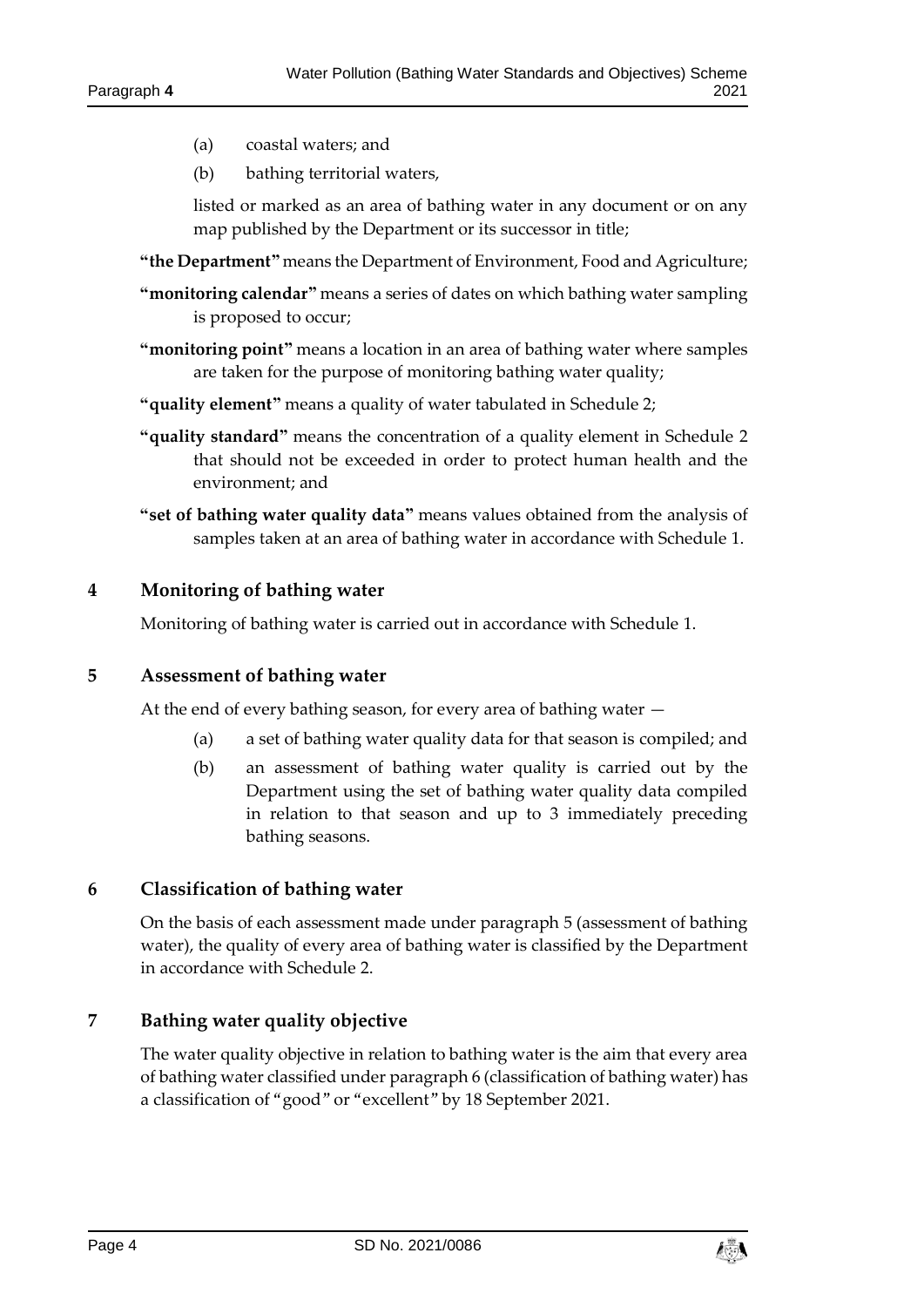#### **MADE 30 MARCH 2021**

**GEOFFREY BOOT**

*Minister for Environment, Food and Agriculture*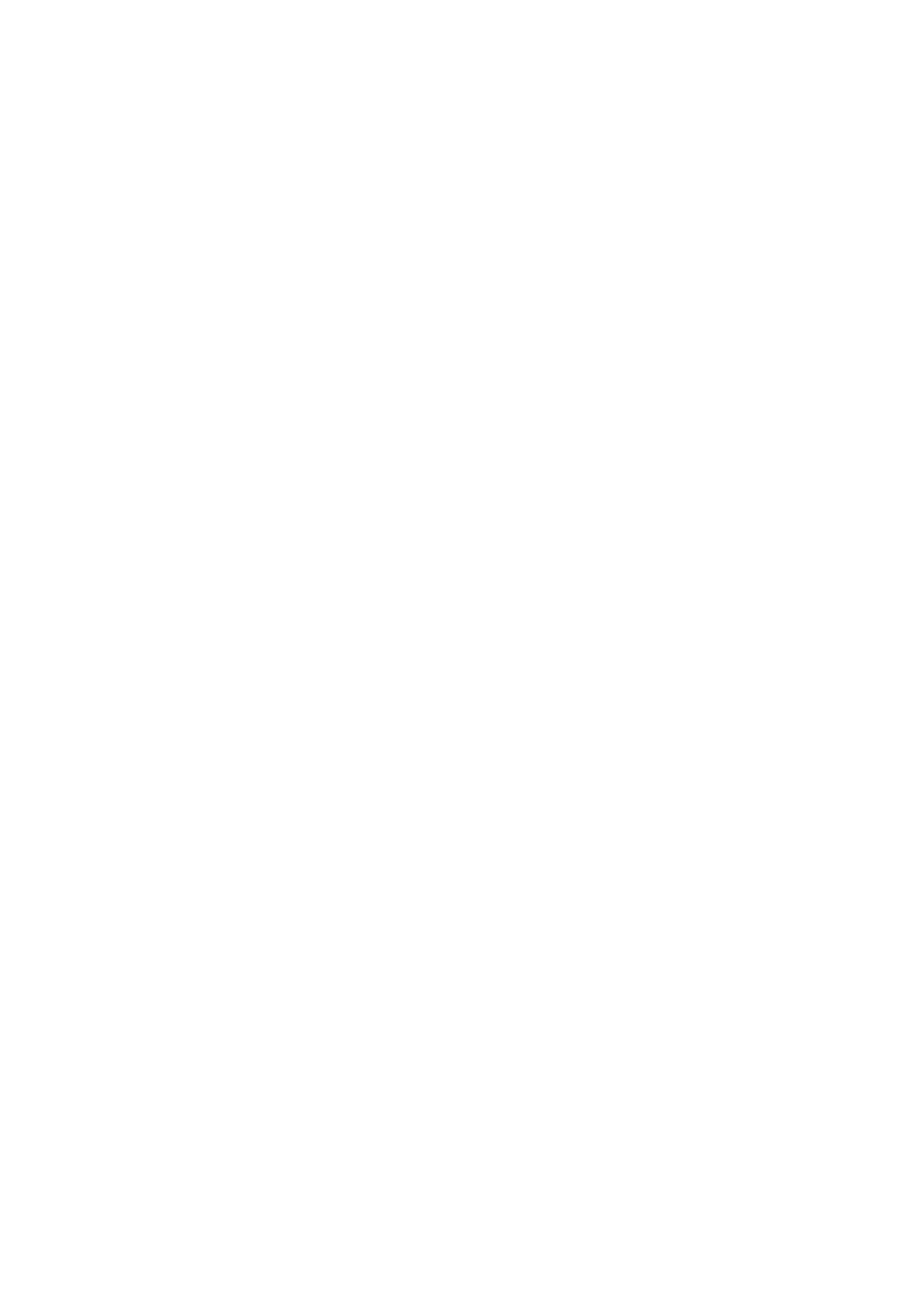### **SCHEDULE 1**

### [Paragraph 4]

### <span id="page-6-0"></span>**MONITORING PROGRAMME FOR BATHING WATER**

# <span id="page-6-1"></span>**PART 1 — INTESTINAL ENTEROCOCCI AND** *ESCHERICHIA COLI*

### **1 Location of monitoring point**

- (1) The Department must, before the start of every bathing season, determine a monitoring point in relation to each area of bathing water, on the basis that the monitoring point should be the location in that area of bathing water where there are expected to be the highest number of bathers.
- (2) Samples at each monitoring point are to be taken by an officer of the Department for this purpose.
- (3) Subject to paragraph 7 (general provisions in relation to rules or reference methods of analysis) of this Schedule, where possible samples from each monitoring point are to be taken 30 centimetres below the water's surface and in water at least one metre deep.

# **2 Monitoring calendar**

- (1) The Department must establish a monitoring calendar for every bathing water before the start of every bathing season.
- (2) Samples must be taken at every area of bathing water no later than 4 days after the date specified in the monitoring calendar for the relevant area of bathing water.
- (3) In relation to any abnormal situation occurring in an area of bathing water —
	- (a) the monitoring calendar for that area of bathing water may be suspended by the Department for the duration of the situation; and
	- (b) as soon as possible after the end of the situation, sufficient additional samples must be taken to replace those missing due to the suspension and to ensure that the minimum number of samples required for the area of bathing water for the bathing season are taken.
- (4) For the purposes of subparagraph (3) the minimum number of samples required for an area of bathing water for a bathing season is 4.

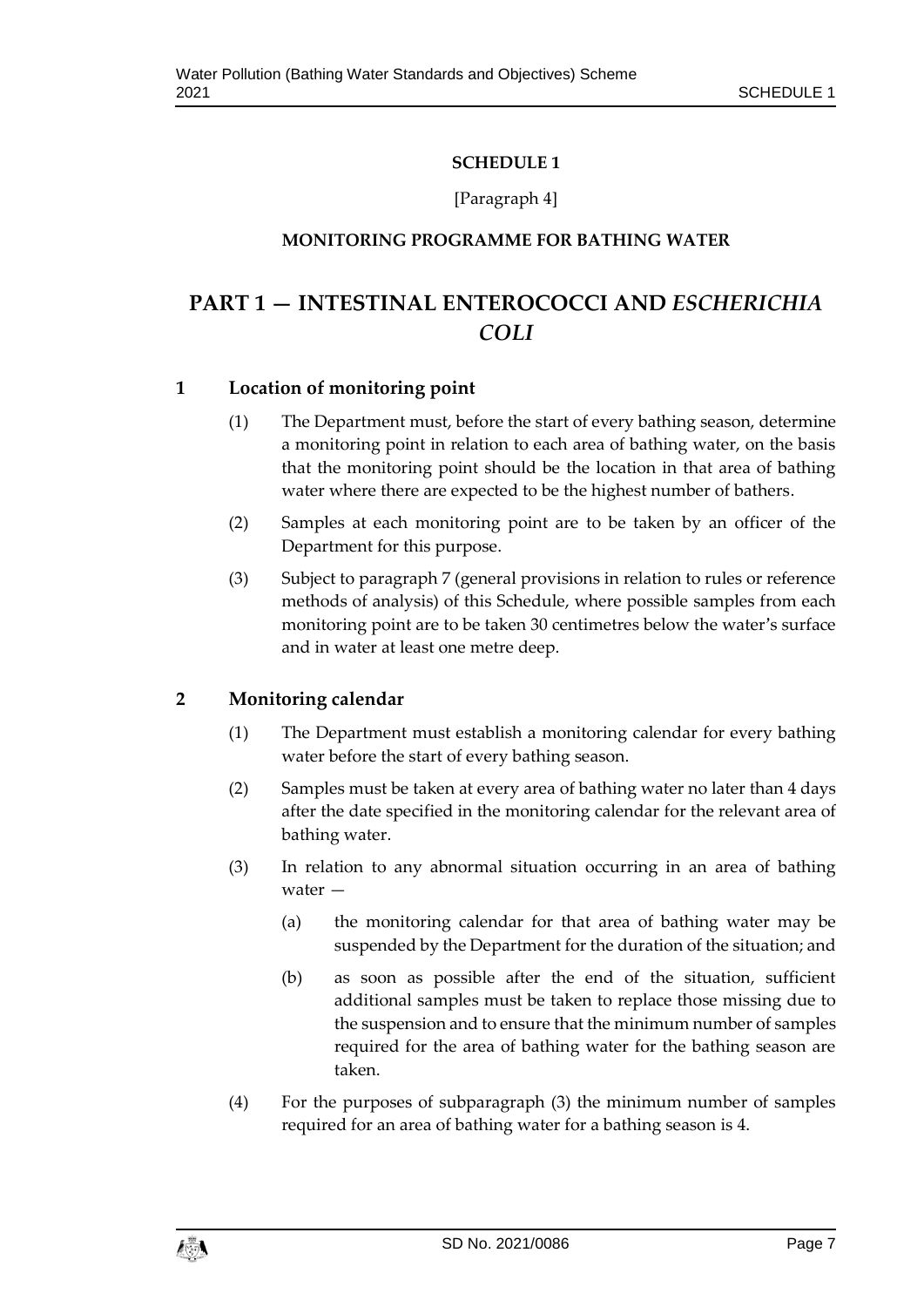### **3 Frequency of monitoring**

- (1) The first sample for every bathing season must be taken from the monitoring point for each area of bathing water and analysed shortly before the start of that season.
- (2) Samples must be taken and analysed at intervals not exceeding one month, from the monitoring point for every area of bathing water throughout the bathing season.

### **4 Sampling equipment**

- (1) Subject to paragraph 7 (general provisions in relation to rules or reference methods of analysis) of this Schedule, samples may only be taken using sample bottles which —
	- (a) have been
		- (i) sterilised in an autoclave for at least 15 minutes at 121 degrees Celsius;
		- (ii) dry sterilised at no lower than 160 degrees Celsius and no higher than 170 degrees Celsius for at least one hour; or
		- (iii) irradiated by their manufacturer and not used previously;
	- (b) are of a size which allows sufficient water to be taken and analysed for the presence of intestinal enterococci and *Escherichia coli*; and
	- (c) are made of a material that has no bactericidal effect.
- (2) Aseptic techniques to maintain the sterility of the sample bottles must be used.
- (3) Every sample taken must be clearly identified by marking in indelible ink the sample bottle and associated paperwork.

### **5 Storage and transport of samples before analysis**

- (1) Subject to paragraph 7 (general provisions in relation to rules or reference methods of analysis) of this Schedule, every sample must be —
	- (a) at all times protected from exposure to light, and in particular, direct sunlight; and
	- (b) conserved at a temperature of around 4 degrees Celsius between sampling and laboratory analysis.
- (2) In relation to any sample, if the interval between sampling and laboratory analysis must be likely to exceed 4 hours, the sample is conserved in a refrigerator.
- (3) The time between sampling and laboratory analysis must not exceed 24 hours and the Department's best endeavours must be used to keep this time as short as possible.

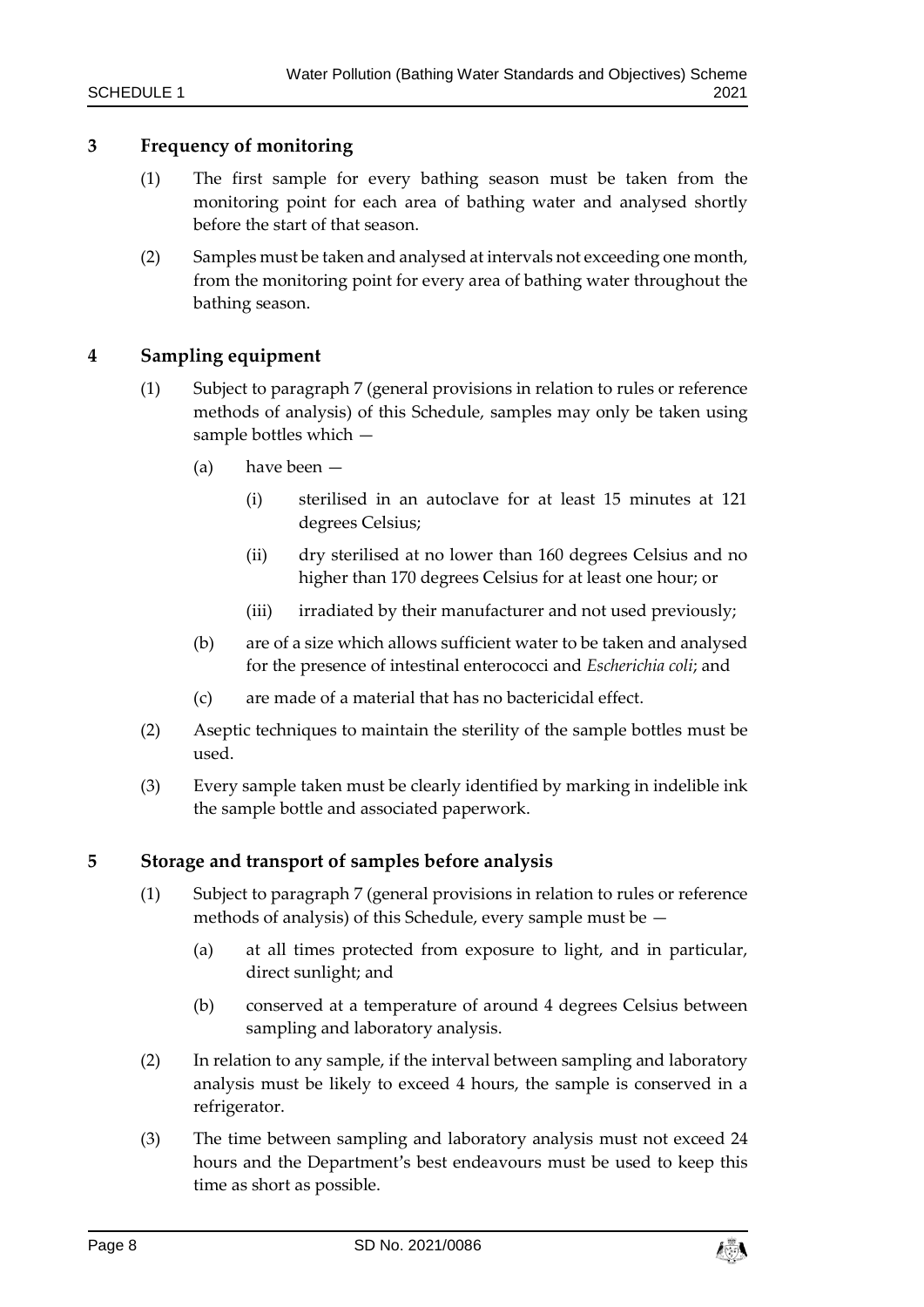## **6 Reference methods of analysis**

Subject to paragraph 7 (general provisions in relation to rules or reference methods of analysis) of this Schedule, the following reference methods of analysis are used for the purposes of this Schedule —

- (a) for intestinal enterococci, one of the following standards of the International Organization for Standardization —
	- (i) ISO 7899-1:1998 (water quality, detection and enumeration of intestinal enterococci, Part 1, miniaturized method, most probable number, for surface and waste water) as amended by Cor 1:2000; or
	- (ii) ISO 7899-2:2000 (water quality, detection and enumeration of intestinal enterococci, Part 2, membrane filtration method); and
- (b) for *Escherichia coli*, one of the following standards of the International Organization for Standardization —
	- (i) ISO 9308-1:2014 (Enumeration of Escherichia coli and coliform bacteria — Part 1: Membrane filtration method for waters with low bacterial background flora) as amended by Amd 1:2016; or
	- (ii) ISO 9308-2:2014 (Water quality. Enumeration of *Escherichia coli* and coliform bacteria Part 2: most probable number method).

# **7 General provisions in relation to rules or reference methods of analysis**

Other rules or reference methods of analysis that the Department considers are substantively equivalent to those specified in this Schedule may be used for the purposes of this Schedule.

# **PART 2 — WASTE**

# **8 Visual inspection for waste**

- (1) The Department must undertake a visual inspection for waste, including tarry residues, glass, plastic or rubber.
- (2) The visual inspection under subparagraph (1) is to be undertaken at every area of bathing water at the frequency necessary to allow adequate measures to be put into place in order to prevent, by means of public information, bathers' exposure to pollution.

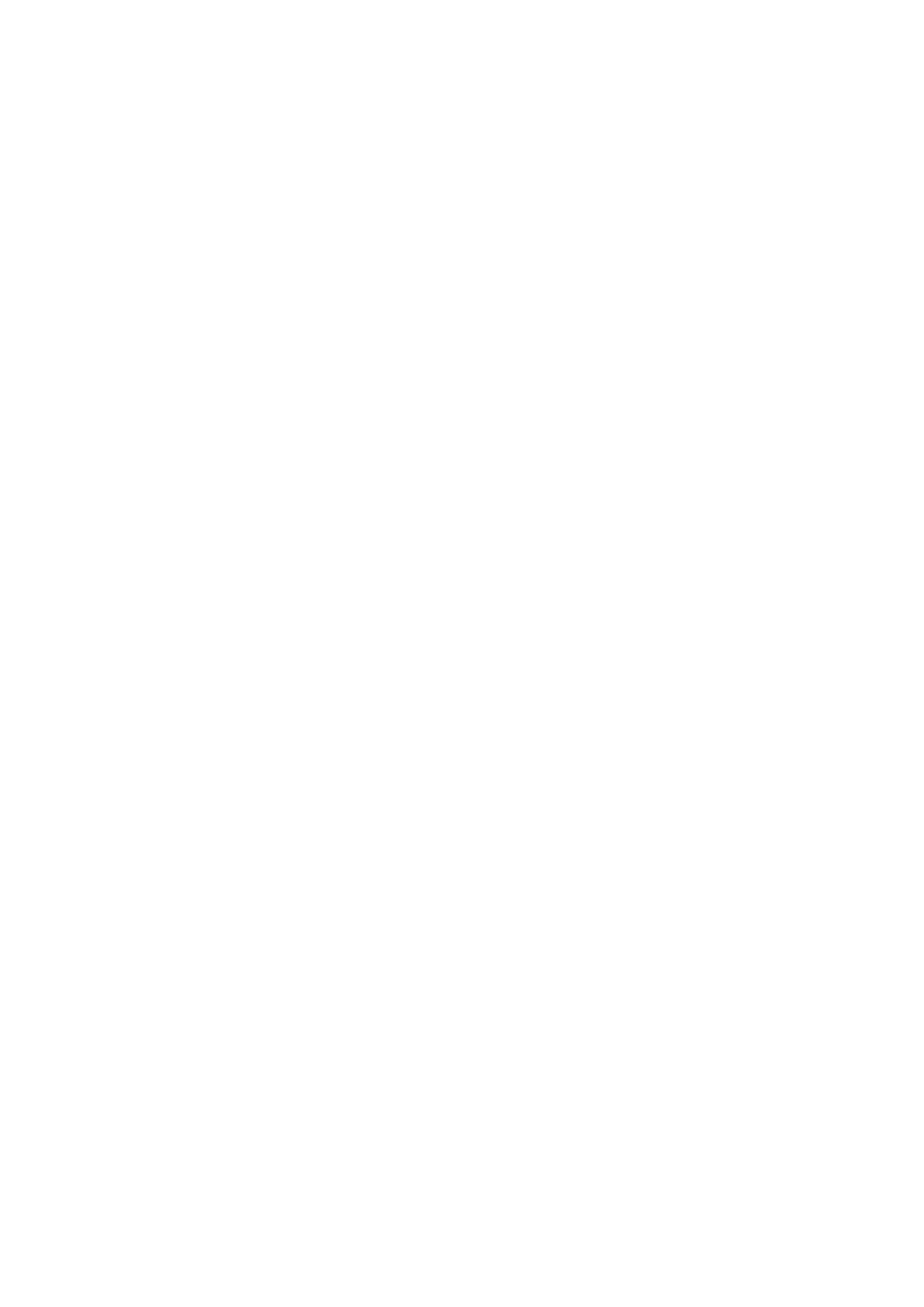#### **SCHEDULE 2**

#### [Paragraph 6]

#### <span id="page-10-0"></span>**CRITERIA FOR CLASSIFICATION OF BATHING WATER**

#### <span id="page-10-1"></span>**1 Quality standards for bathing waters**

| Quality element              | "Sufficient" | "Good"      | "Excellent" |
|------------------------------|--------------|-------------|-------------|
| Intestinal enterococci $(1)$ | 185(2)       | $200^{(3)}$ | $100^{(3)}$ |
| Escherichia coli $(1)$       | $500^{(2)}$  | $500^{(3)}$ | $250^{(3)}$ |

(1) Colony forming units per 100 millilitres ("cfu/100 ml").

(2) Based upon a 90-percentile evaluation-see paragraph 2 (methodology) of this Schedule.

(3) Based upon a 95-percentile evaluation-see paragraph 2 (methodology) of this Schedule.

# **2 Methodology**

- (1) In this Schedule, "percentile value" is based on a percentile evaluation of the log10 normal probability density function of microbiological data used for the assessment under paragraph 5 (assessment of bathing water).
- (2) A percentile value is derived as follows
	- (a) take the log10 value of all bacterial concentrations in the data sequence to be evaluated or, if a zero value is obtained, take the log10 value of the minimum detection limit of the analytical method used;
	- (b) calculate the arithmetic mean (" $\mu$ ") of the log10 values taken under subparagraph (a);
	- (c) calculate the standard deviation (" $\sigma$ ") of the log10 values taken under subparagraph (a);
	- (d) derive the upper 90-percentile point of the data probability density function from the following equation: upper 90-percentile = antilog  $(μ + 1.282 σ)$ ; and
	- (e) derive the upper 95-percentile point of the data probability density function from the following equation: upper 95-percentile = antilog  $(μ + 1.65 σ).$

# **3 Bathing water classification**

(1) At the end of every bathing season, an area of bathing water is classified as "poor" if, in the set of bathing water quality data for that area of bathing water, the percentile values for either or both of its assessed quality elements are higher than the "sufficient" quality standards set out in paragraph 1 (quality standards for bathing waters) of this Schedule.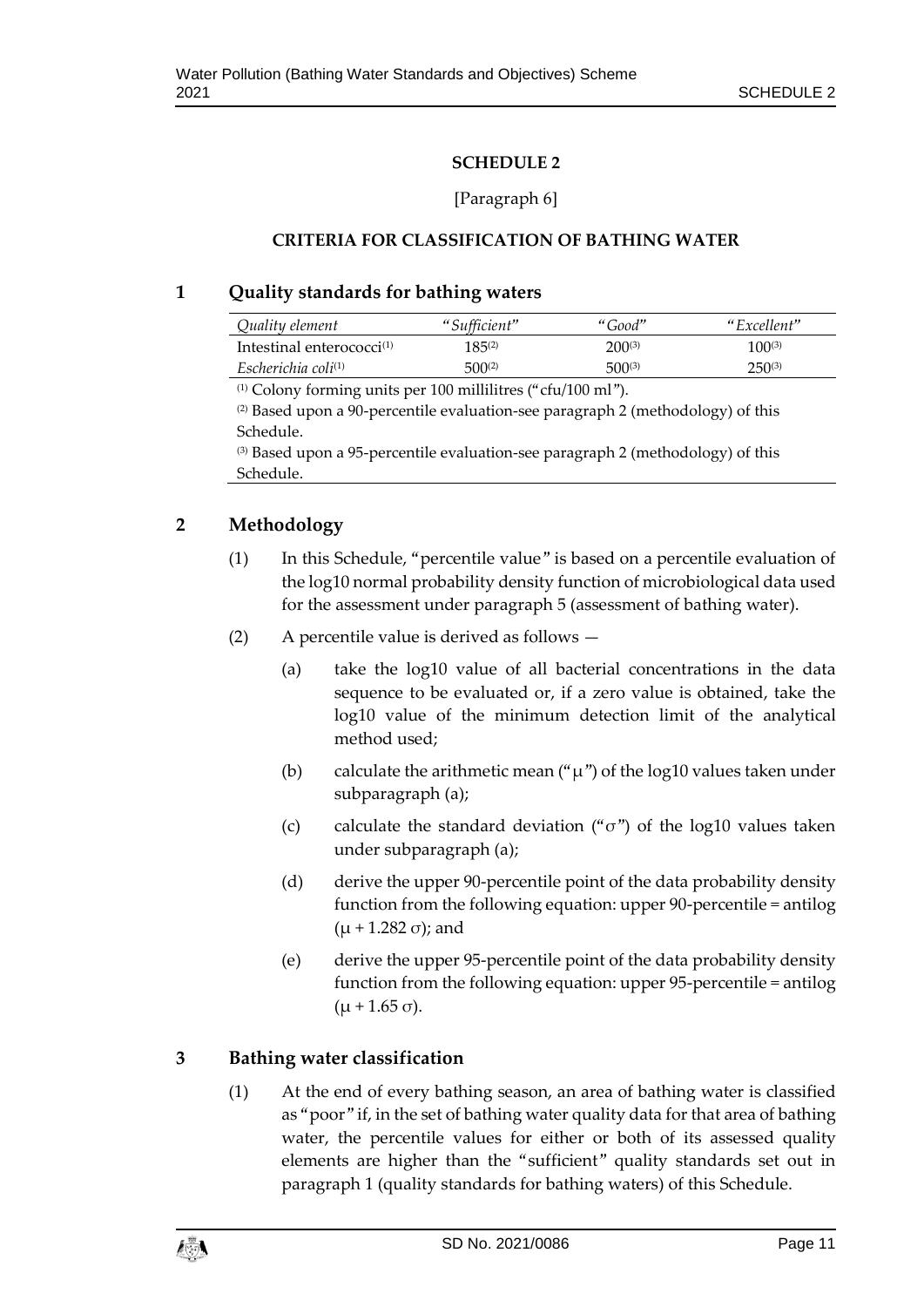- (2) At the end of every bathing season, an area of bathing water is classified as "sufficient" if —
	- (a) in the set of bathing water quality data for that area of bathing water, the percentile values for both its assessed quality elements are equal to or lower than the "sufficient" quality standards set out in paragraph 1 (quality standards for bathing waters) of this Schedule; and
	- (b) the bathing water is not classifiable as "good" or "excellent" under subparagraphs (3) or (4) respectively.
- (3) At the end of every bathing season, an area of bathing water is classified as "good" if  $-$ 
	- (a) in the set of bathing water quality data for that area of bathing water, the percentile values for both its assessed quality elements are equal to or lower than the "good" quality standards set out in paragraph 1 (quality standards for bathing waters) of this Schedule; and
	- (b) the bathing water is not classifiable as "excellent" under subparagraph (4).
- (4) At the end of every bathing season, an area of bathing water is classified as "excellent" if, in the set of bathing water quality data for that area of bathing water, the percentile values for both its assessed quality elements are equal to or lower than the "excellent" quality standards set out in paragraph 1 (quality standards for bathing waters) of this Schedule.